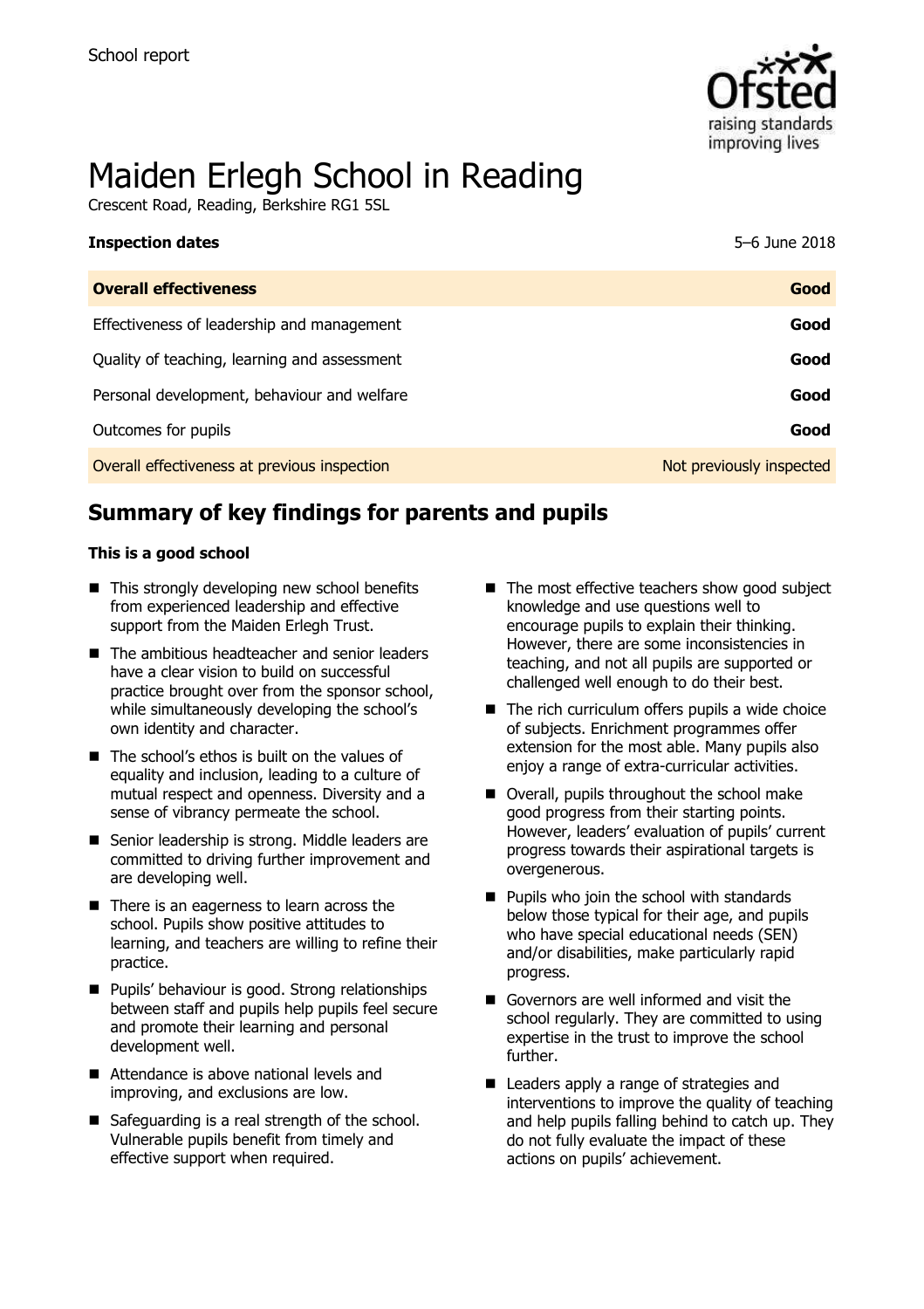

# **Full report**

### **What does the school need to do to improve further?**

- Improve the quality and consistency of teaching to that of the best in the school.
- Clarify the way assessment information is used to evaluate the rate of pupils' progress so that it more precisely reflects outcomes across subjects and year groups.
- **Strengthen leadership further through robust self-evaluation, following up the steps** already taken to improve by measuring the impact of actions on pupils' achievement.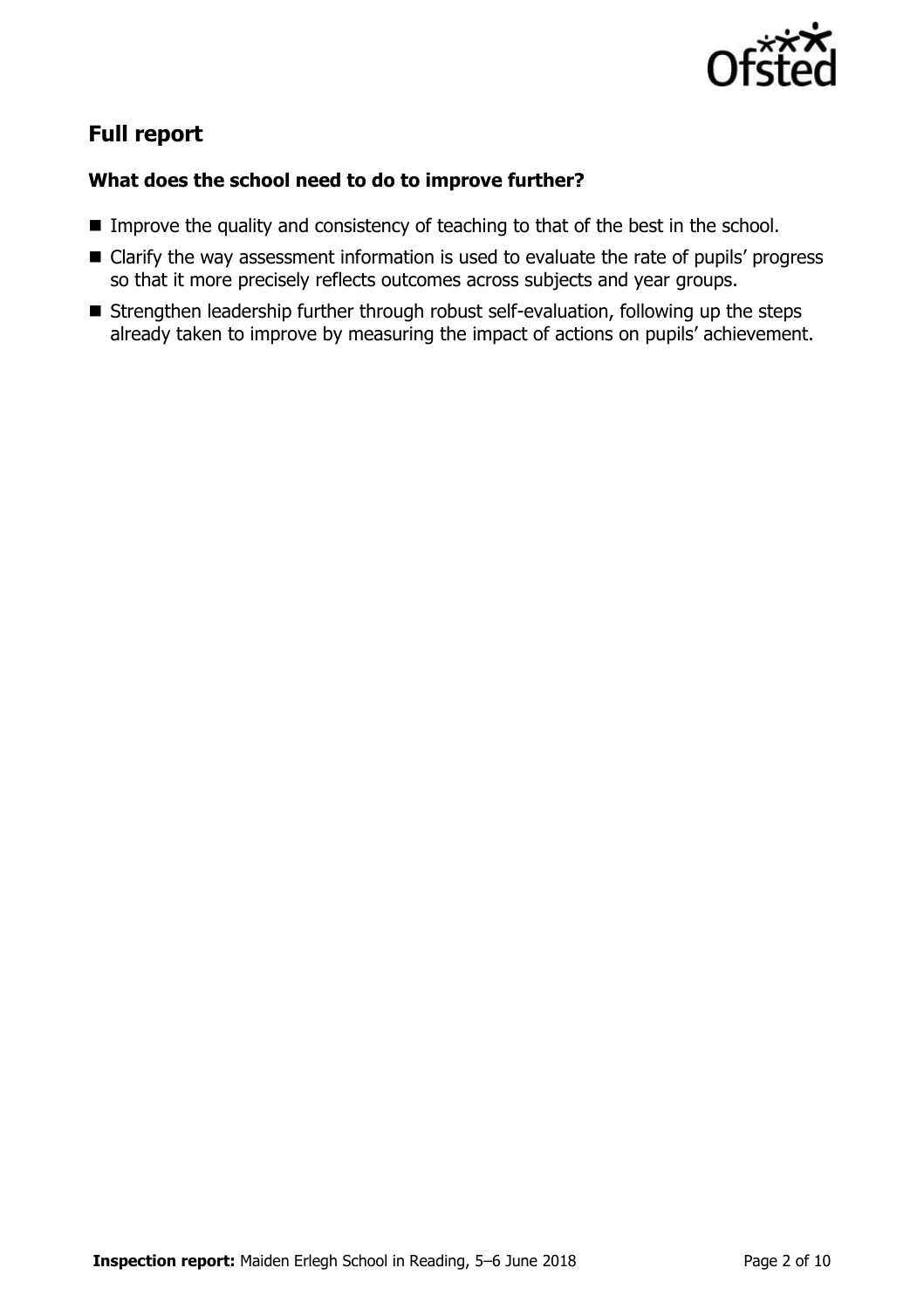

# **Inspection judgements**

### **Effectiveness of leadership and management Good**

- The headteacher has established a successful, engaging learning community over the three years the school has been open. Ably supported by senior leaders, he has built on the tried and tested practice and policies of the Maiden Erlegh Trust to create an inclusive school which meets the needs of its pupils well.
- Leaders from the Maiden Erlegh Trust give effective support and challenge to the school's leaders. The headteacher is given strong guidance by the executive headteacher. The trust has successfully recruited, developed and retained high-quality leaders, teachers and other staff. Professional development, including trust-wide training, is well targeted and effective. Leaders are managing the annual growth in staff and pupil numbers efficiently.
- Throughout the school, staff are hard working and committed to ensuring that pupils thrive, feel safe and gain the confidence they need to achieve. Newly qualified teachers and those new to the school are well supported. Staff are proud to be members of the school.
- Routines are well established. Consistent application of policies, alongside a commitment to inclusion, contributes to a respectful and harmonious environment. The school has recently been recognised by a national award for its work to promote equality. A sense of ambition permeates this diverse and vibrant school.
- Teaching overall is good and enhanced by subject-specialist teachers, although there is some variation in the quality of teaching across and within subjects. Subject leaders show a determination to improve the quality of teaching and learning further by implementing a range of responses to address aspects which could be even better. However, leaders' monitoring focuses on checking that actions have taken place, but does not yet evaluate precisely the impact of the actions on pupils' achievement.
- The special educational needs coordinator (SENCo) ensures that funding to support pupils who have SEN and/or disabilities is used well. The SENCo identifies and implements suitable provision so that these pupils make very good progress. The SENCo rigorously checks the impact of strategies used and, where necessary, changes the response until the pupil makes the desired progress.
- Leaders use the Year 7 catch-up funding well to support pupils who enter the school with below-average attainment in English and/or mathematics. The 'purple pathway' provision, focusing on English and mathematics support, has had a positive impact.
- $\blacksquare$  The curriculum provides impressive breadth, given the limitations of the school currently being smaller than the national average for secondary schools. A number of subject-specialist teachers from the sponsor school, Maiden Erlegh School, teach part time at Maiden Erlegh School in Reading, and this enables the school to offer a very wide range of subjects at GCSE.
- The curriculum is enriched by a range of extra-curricular provision, which is well used by pupils. The most able pupils are also offered an enrichment programme after school to help raise their aspirations further.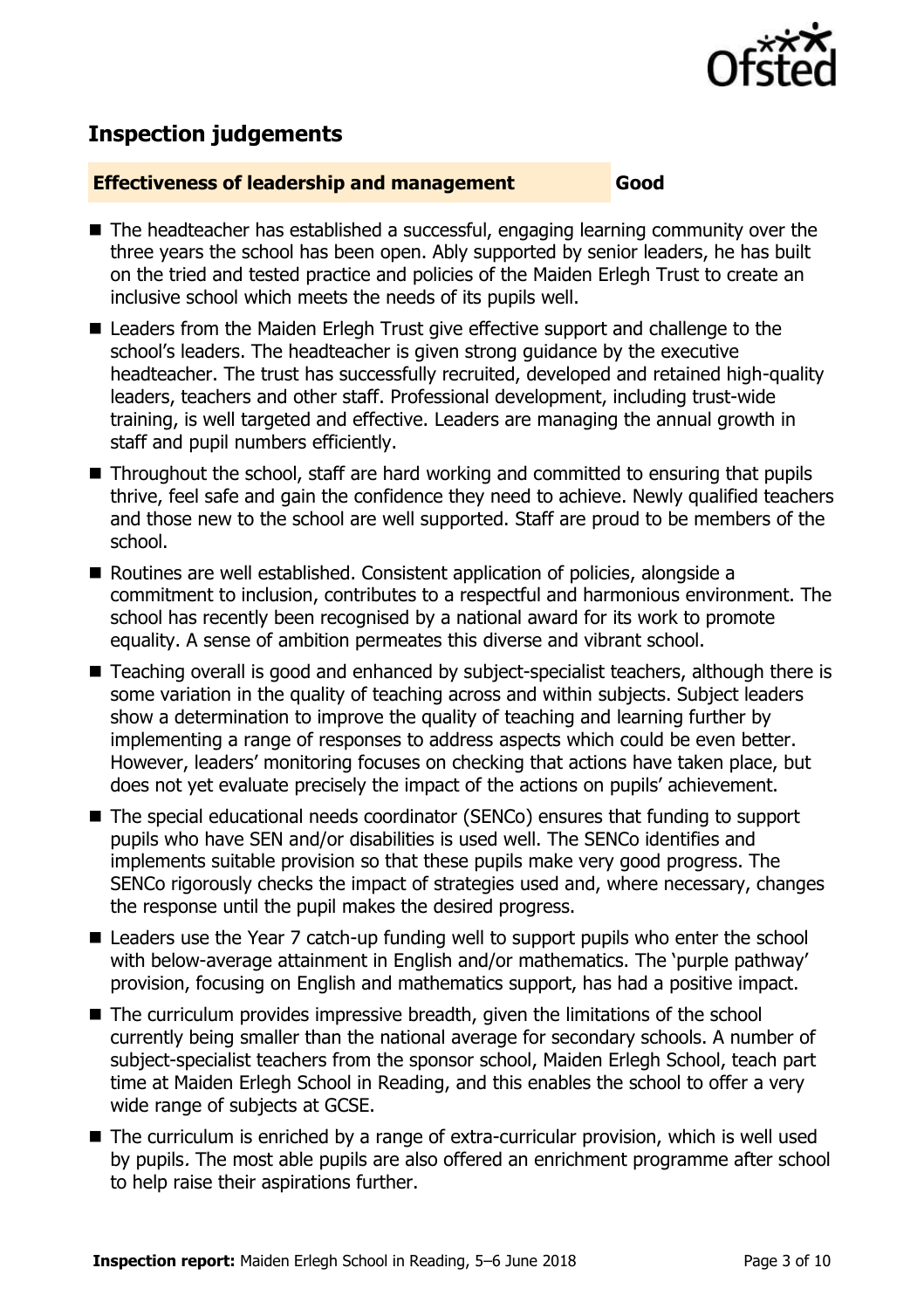

- The development of pupils' spiritual, moral, social and cultural education is a strength of the school. Pupils are well prepared for life in modern Britain through the successful promotion of British values within the curriculum and a strong ethos of equality. Diversity is celebrated and there is a culture of 'openness'. Pupils are encouraged to share their ideas, and they listen actively and respectfully to other people's opinions.
- **Pupils' work is regularly assessed and compared with the aspirational targets set for** them. The way the data is presented implies that the great majority of pupils, across the curriculum, are making stronger progress than they actually are. Leaders use this information to reach an over-positive evaluation of current outcomes. School leaders also judge achievement across the core subjects of English, mathematics and science as being equally strong, whereas, in fact, science lags behind the other subjects.
- A low proportion of parents responded to Ofsted's online questionnaire, Parent View. Of those who did respond, eight out of 10 would recommend the school to other parents. The school is oversubscribed for entry into Year 7.

### **Governance of the school**

- Both the trust board and the local advisory board have high aspirations and expectations of the school. Governors bring a wide range of experience to these different levels of governance within the trust.
- Governors have drawn on the strong practice in the sponsor school to establish a new school in a more challenging environment. They are rightly proud of the development of this caring school, where pupils can learn well and be successful.
- Governors visit the school regularly and are well informed about the school's work. Consequently, they have a detailed understanding of its strengths and also those areas that need to be further developed as the school grows.

### **Safeguarding**

- $\blacksquare$  The arrangements for safeguarding are effective.
- The school is a nurturing, caring environment in which every pupil is valued. Staff have very positive relationships with pupils and know them well. This means that staff are alert to any changes in pupils that may indicate a concern. Pupils feel safe in school. They are confident in knowing that there is always a trusted adult who they can speak to in school if they are worried about something. Staff have received appropriate training for their roles and responsibilities and know what to do if they have a safeguarding concern.
- The school has well-developed systems in place to secure the well-being and safety of pupils. Safeguarding records are up to date, and referrals are followed up promptly and are well documented. The safeguarding leader works well with other agencies to help families receive the necessary support.
- Statutory procedures for checking the suitability of staff to work with children are efficiently managed. Leaders ensure that regular training and updates about safeguarding are effective.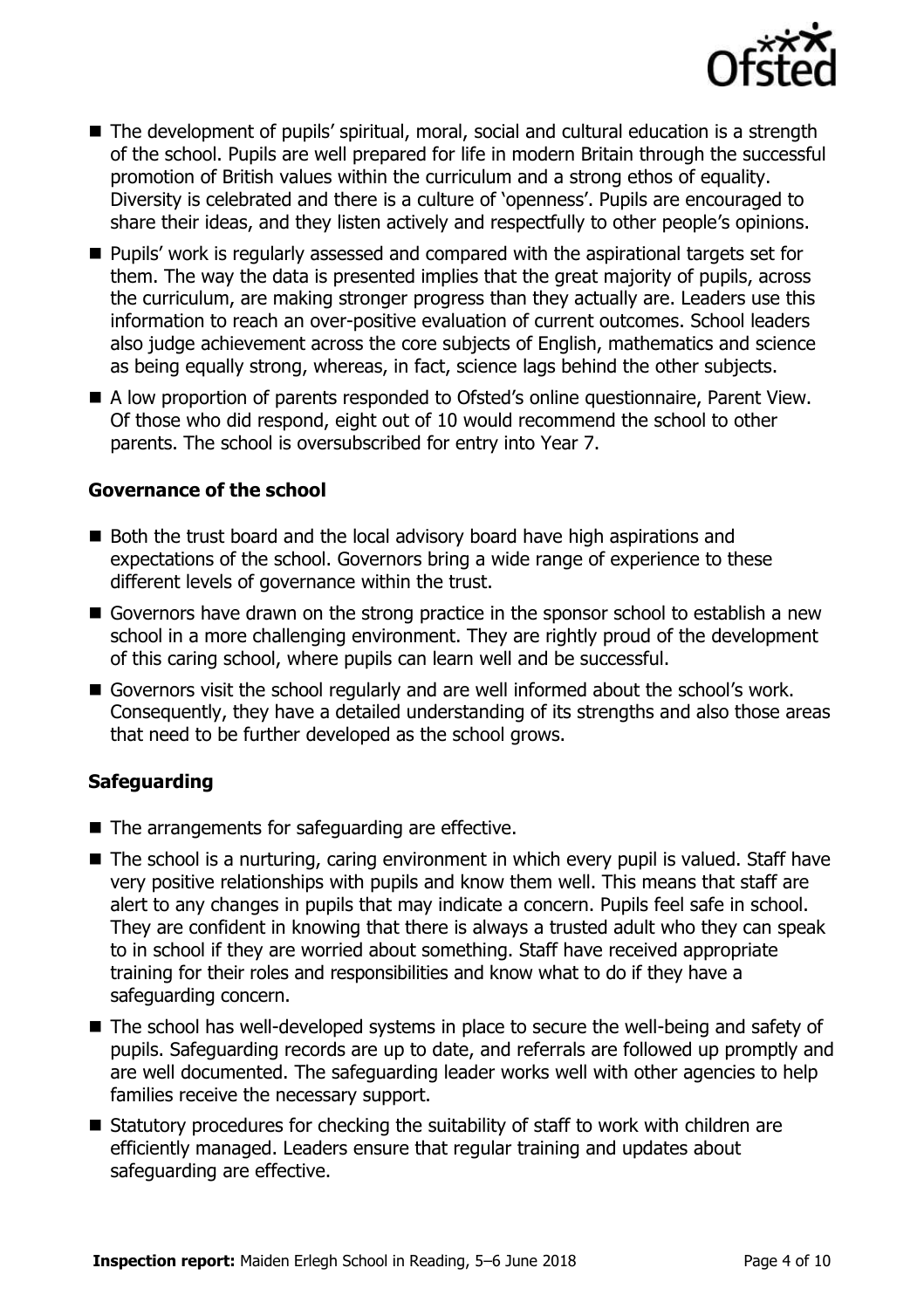

### **Quality of teaching, learning and assessment Good**

- Pupils benefit from teachers' secure subject knowledge across a wide range of subjects. Teachers have high expectations, and they expect pupils to do their best. Teachers set tasks which are designed to engage and motivate pupils. Where teaching leads to good or better achievement, skilful questioning probes pupils' thinking, to develop deep understanding.
- The most successful teaching takes close account of pupils' individual starting points and uses a range of strategies to meet their needs. However, where teaching is less effective, teachers do not consistently stretch the most able pupils and so they do not make as much progress as they are capable of making. At other times, pupils are presented with tasks which they are not equipped to tackle because teachers do not plan well enough to provide low-attaining pupils with enough support.
- Teachers know their pupils well. They regularly check their pupils' progress through assessments which are moderated. There are examples of effective feedback from teachers, in line with the school's expectations. In these instances, pupils clearly understand what they have to do to improve, and they act on this feedback. However, there are some instances when the assessment policy is not being used effectively to help teachers plan the next steps in pupils' learning.
- Teaching assistants provide precise support and challenge for individuals and small groups of pupils during interventions and sessions out of lessons. During lessons, teaching assistants offer skilful questioning to help pupils who require additional support to work things out for themselves. This is promoting better progress for pupils who need to catch up or who have SEN and/or disabilities.

### **Personal development, behaviour and welfare Good**

### **Personal development and welfare**

- The school's work to promote pupils' personal development and welfare is good. Teachers and pastoral leaders have created a caring environment. Staff know pupils well, respond in a timely manner to any concerns and maintain contact with parents as much as possible.
- $\blacksquare$  Pupils told inspectors that they know who to turn to if they have a concern. They report that, on the few occasions when bullying takes place, they are confident that it will be dealt with adequately. Pastoral staff are alert to difficulties faced by pupils, and they offer effective support.
- $\blacksquare$  Pupils have a good understanding of how to say safe when using the internet. They appreciate fully why they should not give out personal information when using the internet or social media.
- The school provides strong support to vulnerable pupils. There is a graded response to helping pupils to overcome the difficulties that they are facing, including mentoring by older students from the local University Technical College and Reading University, and also counselling by professionals.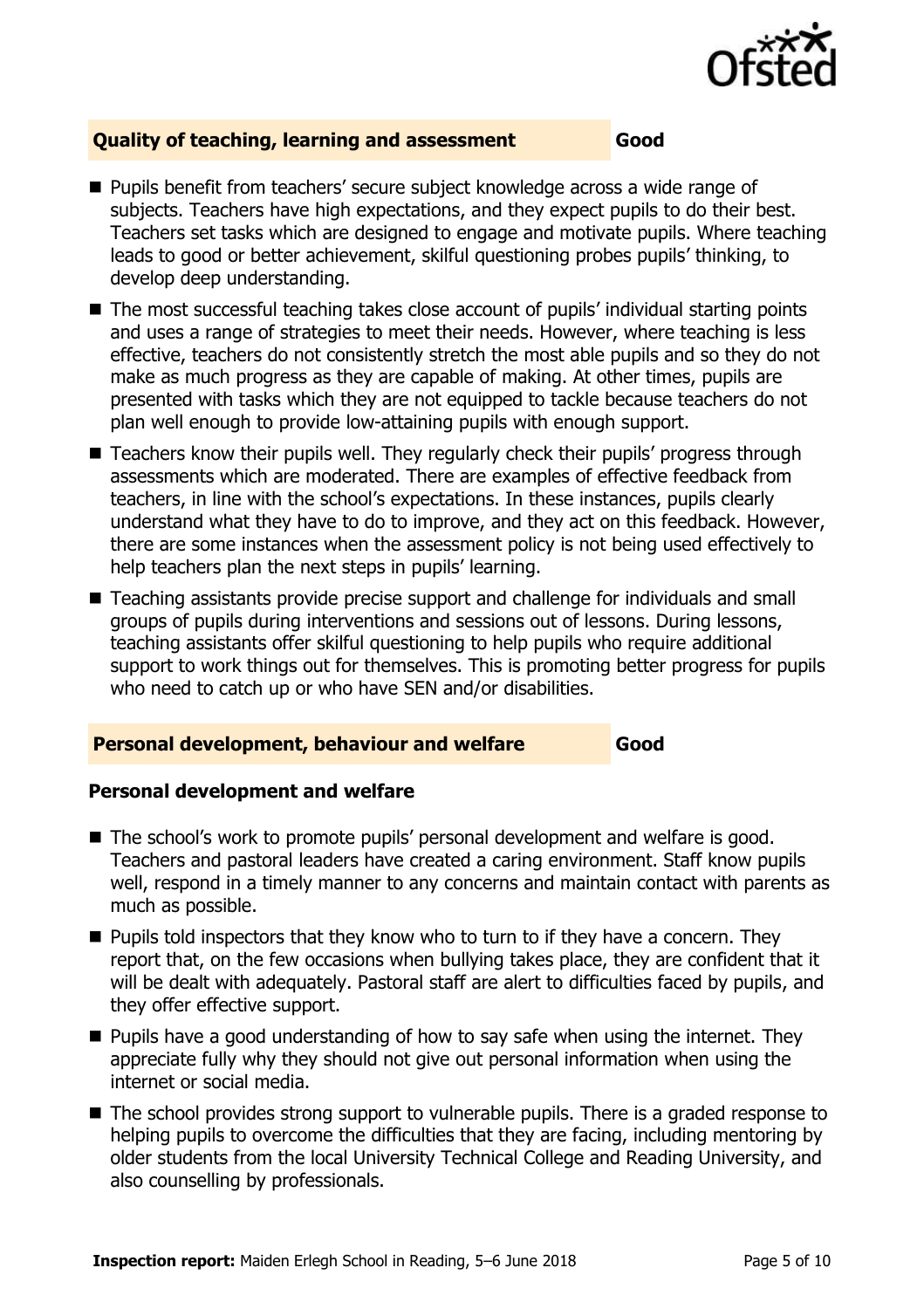

### **Behaviour**

- In lessons and around school, pupils' behaviour is good, and the school is an orderly, well-organised environment for learning. Teachers have high expectations of pupils' behaviour and use the school's behaviour policy consistently. Pupils respond well to these expectations.
- **Pupils are polite and show consideration for others. They are punctual to lessons, fully** equipped, and are ready to get on with their learning as soon as they arrive. Pupils settle to tasks quickly, as they are used to the established routines.
- **Pupils'** attendance is broadly similar to the national average, and it is improving. The school has worked effectively with individual families to improve the attendance of those pupils where there is cause for concern.
- Rates of exclusion are low.

### **Outcomes for pupils Good**

- As a member of the Maiden Erlegh Trust, the school sets highly ambitious targets. No pupils have yet completed GCSE courses, so there are no published outcomes for this school. To check that information about pupils' outcomes is reliable, leaders ensure that pupils' work is moderated by subject experts both within and beyond the trust.
- The school's performance information, along with work seen during the inspection, shows that, overall, progress is good, and in some cases, very good. Progress made by disadvantaged pupils is similar to that made by other pupils with similar starting points.
- However, rates of progress vary between and within subjects, depending on the effectiveness and stability of the teaching. In some classes, especially those taught by non-specialist teachers or supply teachers, pupils' learning is not being fully extended or supported. Overall, standards in science are not consistently as high as in other subjects, although there are examples of excellent work by pupils. However, pupils' positive attitudes to learning, and the consistent classroom routines, enable them to progress steadily, even when teaching is less effective.
- Pupils who have SEN and/or disabilities make strong progress from their varied starting points. Additional support enables these pupils to make rapid gains because it caters precisely for their individual needs and links very well to work in class. The effective support provided by teaching assistants under the determined leadership of the SENCo improves pupils' self-belief and the progress that they make.
- Some pupils in Years 7 and 8 who start the school with low attainment follow a separate 'purple pathway' provision for several subjects, including English, mathematics and humanities. These pupils progress rapidly due to well-planned teaching. As a result, by the time they choose their GCSE subjects to study in Year 9, they have caught up well enough to pick any subject from the wide selection available.
- In a few subjects, most-able pupils make slower progress than other groups in the school. Work seen in lessons and in books shows that some of the most able pupils could be further stretched and challenged. During work scrutiny, inspectors found that many pupils wrote convincing accounts to explain their thinking when they were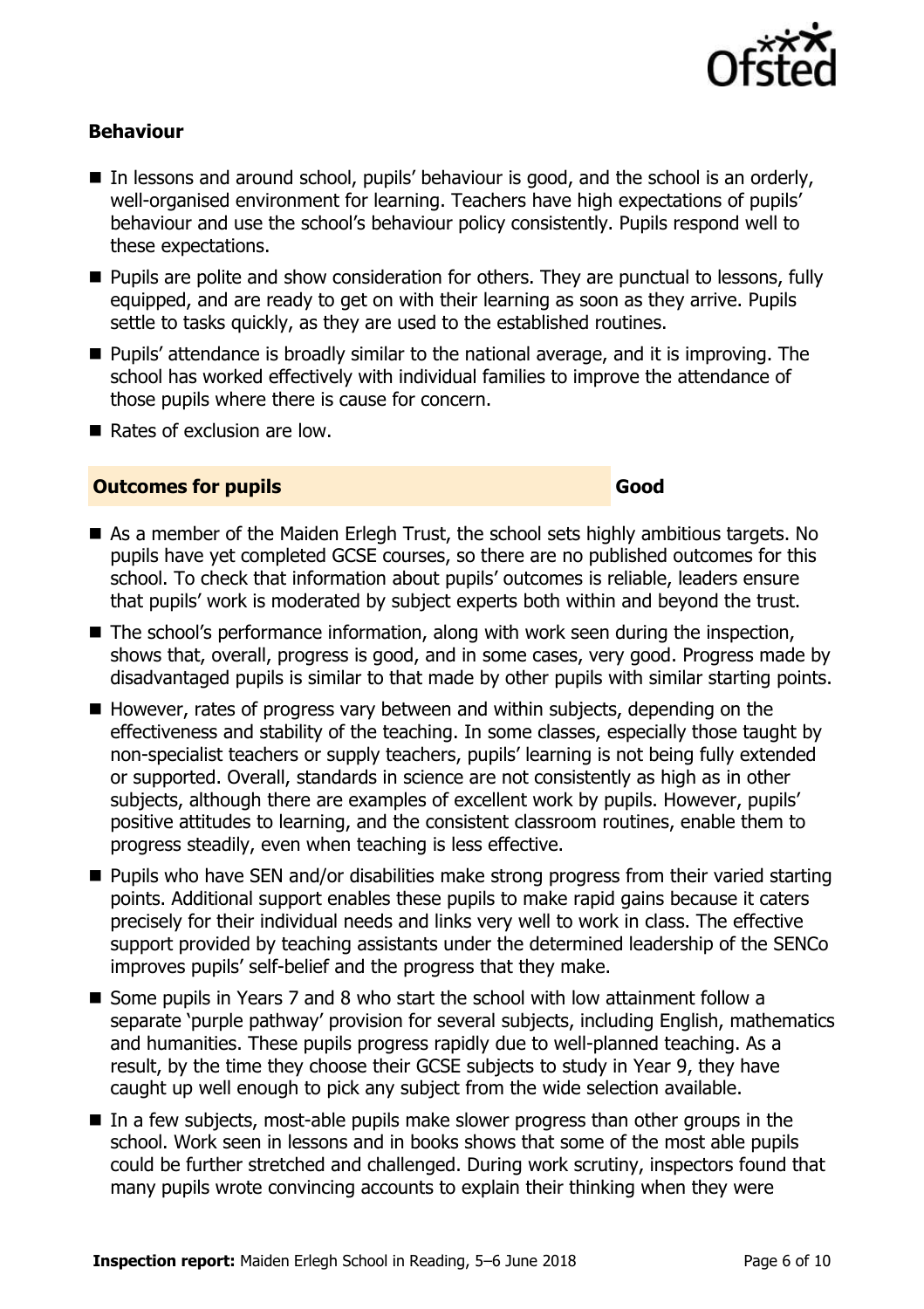

required to do so. However, these high expectations are applied inconsistently, and sometimes pupils' work does not reach the highest standards.

■ The development of pupils' literacy skills is a clear priority, and opportunities are taken, across the curriculum, to promote pupils' verbal and writing skills. Pupils read with confidence during lessons.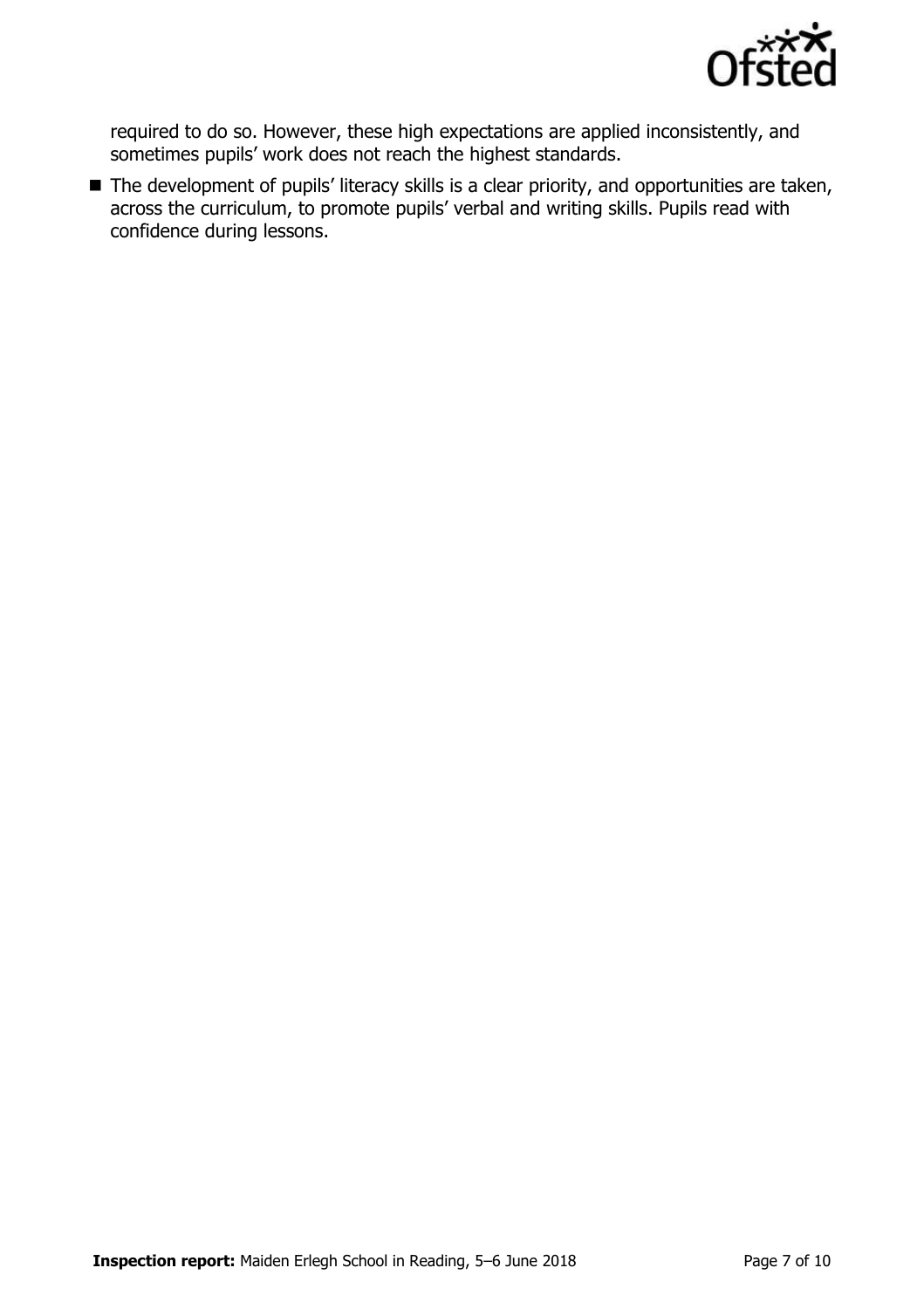

# **School details**

| Unique reference number | 141886   |
|-------------------------|----------|
| Local authority         | Reading  |
| Inspection number       | 10046597 |

This inspection of the school was carried out under section 5 of the Education Act 2005.

| Type of school                      | Secondary comprehensive             |
|-------------------------------------|-------------------------------------|
| School category                     | Academy free school                 |
| Age range of pupils                 | 11 to 16                            |
| Gender of pupils                    | Mixed                               |
| Number of pupils on the school roll | 540                                 |
| Appropriate authority               | Board of trustees                   |
| Chair                               | <b>Nick Jones</b>                   |
| <b>Headteacher</b>                  | Andy Johnson                        |
| Telephone number                    | 0118 966 8065                       |
| <b>Website</b>                      | www.maidenerleghschoolreading.co.uk |
| <b>Email address</b>                | MERoffice@maidenerleghschool.co.uk  |
| Date of previous inspection         | Not previously inspected            |

### **Information about this school**

- The school opened as a new free school in September 2015. It is sponsored by the Maiden Erlegh Trust. Governance is by a local advisory board which reports to the board of trustees.
- The school is currently smaller than average and presently has pupils in Year 7 to Year 9. There is no published performance information for the school because no pupils have completed key stage 4.
- No pupils attend an alternative provision.
- The proportion of pupils known to be eligible for the pupil premium funding is similar to the national average.
- The proportions of pupils from minority ethnic groups and of those who speak English as an additional language are well above the national average.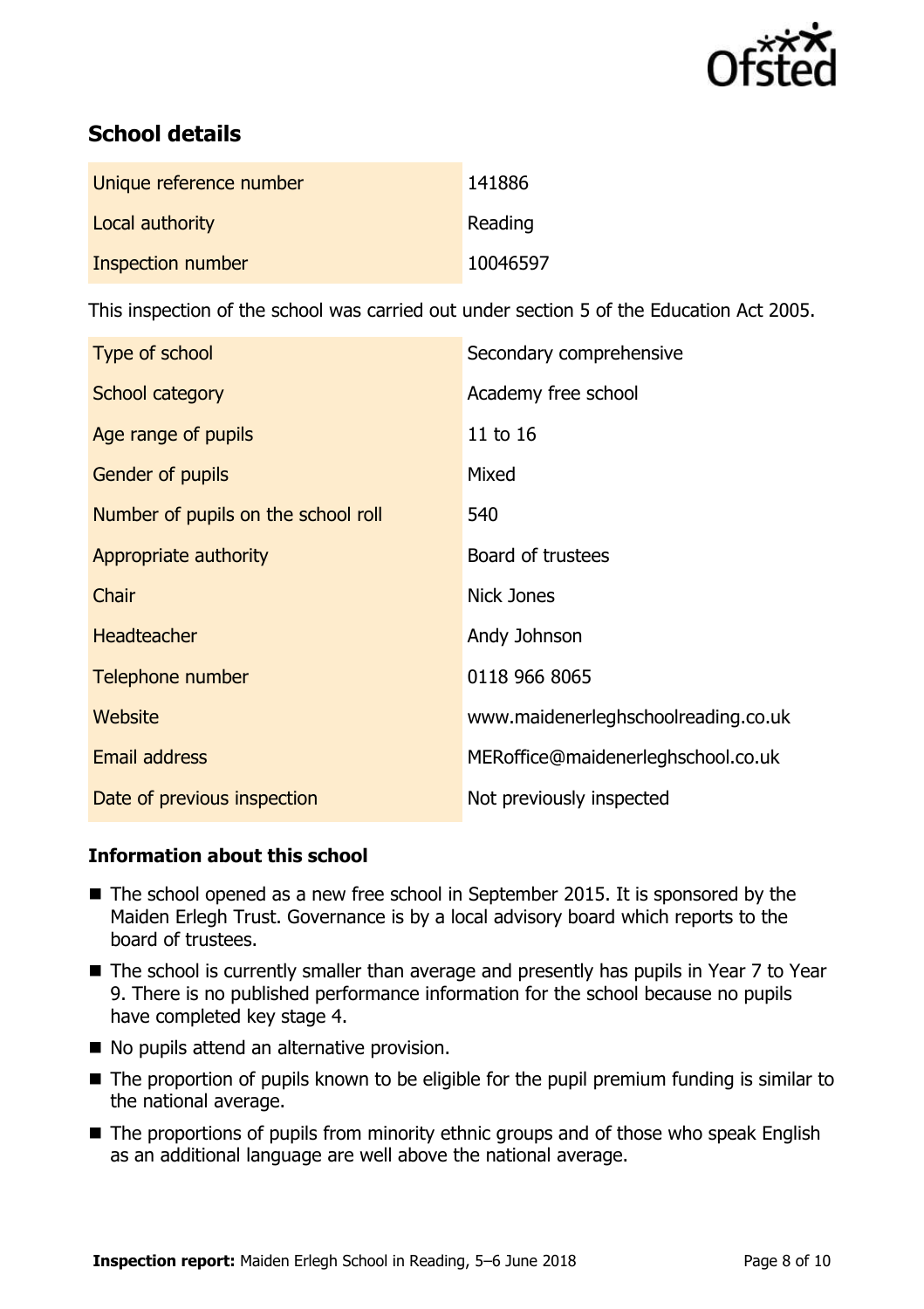

# **Information about this inspection**

- Inspectors observed pupils' learning in 28 lessons across all year groups. Eleven of these lessons were visited jointly with senior leaders.
- Inspectors looked at a range of pupils' work in lessons, and a further selection of pupils' books were scrutinised. Pupils' behaviour was observed in lessons, around the school and during breaktimes.
- Inspectors held meetings with the executive headteacher, the headteacher, senior leaders, middle leaders, teachers, the chair of the trust and two members of the local advisory board.
- **Inspectors took into account 34 responses to the confidential questionnaires received** from staff and also met with individuals and groups of staff.
- The views of pupils were taken into account, and inspectors met with groups of pupils from each year group.
- Inspectors considered the views of parents, taking into account 35 responses to the online Ofsted parent questionnaire, Parent View, 29 free-text responses and one letter.
- Inspectors evaluated a wide range of documentation, including the school's selfevaluation, attendance information, safeguarding records, information on pupils' progress, minutes of governors' meetings and quality assurance reports.

### **Inspection team**

| Theresa Phillips, lead inspector | Her Majesty's Inspector |
|----------------------------------|-------------------------|
| Alison Robb-Webb                 | <b>Ofsted Inspector</b> |
| Alan Powell                      | <b>Ofsted Inspector</b> |